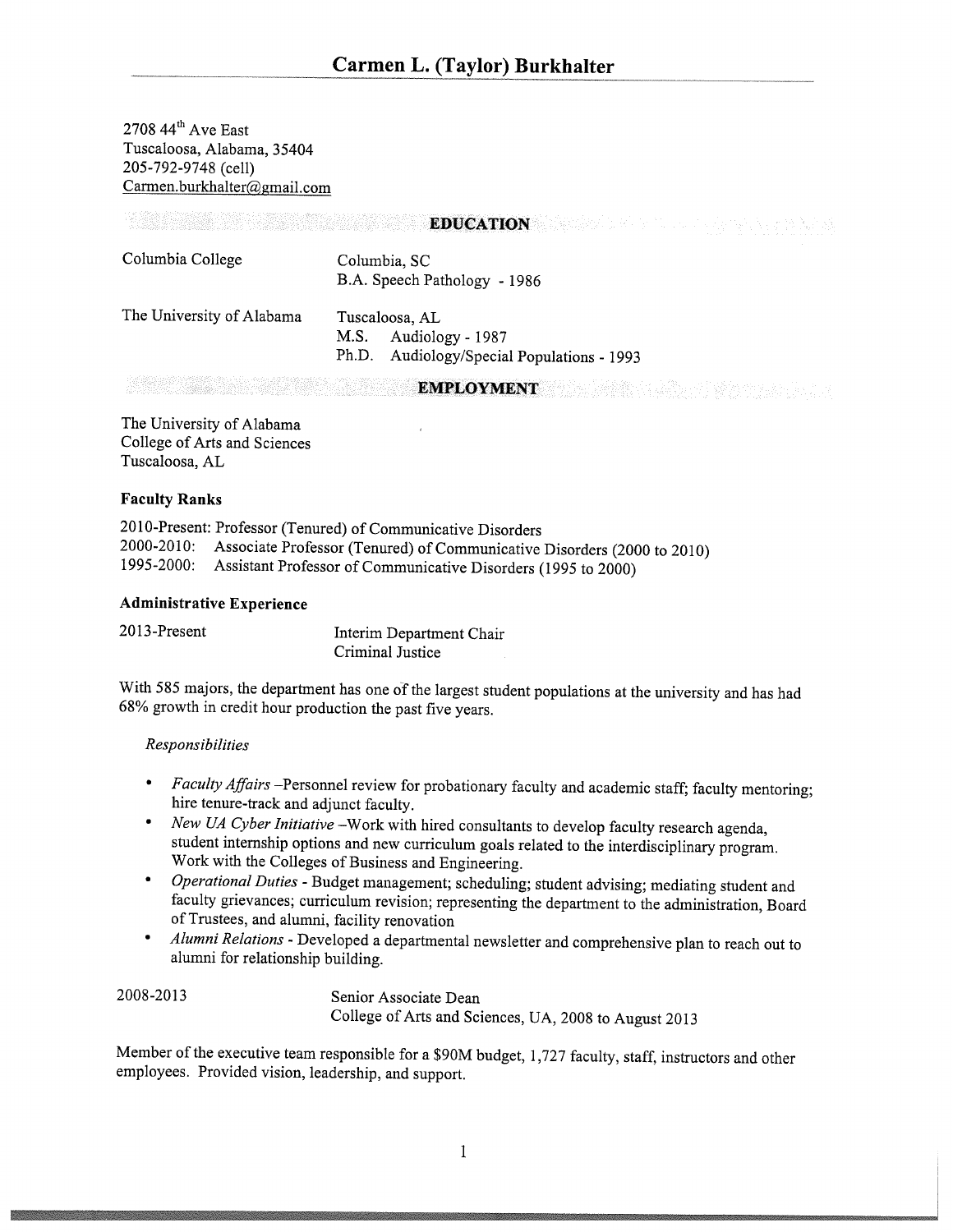## Responsibilities

- Accreditation and Institutional Effectiveness Appointed department assessment coordinators; academic profile development, student engagement assessment; common book experience; oversight of departmental course embedded learner-centered outcomes and <sup>p</sup>lans; oversight of on-line course approval process; college assessment <sup>p</sup>lan and outcomes analysis, SACS re accreditation Compliance Certification team.
- Advancement/Public Relations/Fundraising Assisted the College Director of Development in building and strengthening relationships with current and potential donors; donor cultivation meetings; represented the college on the Leadership Board (over 190 alumni and friends of the college who contribute \$1000 a year); represented the college at many social events; served as media representative for division of social sciences; oversaw certain Memorandums of Understanding (MOUs) to insure compliance with donor's specifications.
- • External Relations, Economic Development and Outreach — Assisted College faculty develop research in economically deprived areas, funding for research, state-wide service-learning activities, international research, creative activity experiences, and technology transfer; leadership for multidisciplinary clinical and research units (Brewer-Porch Children's Center, Center for Mental Health and Aging, and Center for Prevention of Youth Behavior Problems).
- •Research and External Funding - Monitored and tracked researchers' proposals and grants (\$19M in CAS in FY12); budgeted and managed indirect/overhead funds; provided college seed grants for research, lecture series, commissioned performances; participated in innovative programs/initiatives to increase external funding.
- • Organizational Alignment/Strategic Planning — Provided briefings with Provost, President, and University and system attorneys as appropriate; implemented policies and initiatives put forth by Office of Academic Affairs; daily operational oversight of <sup>3</sup> academic divisions; team member of College Strategic Plan; 8-year Program Review divisional representative (10 reviews in <sup>10</sup> years); oversight of departmental 5-year <sup>p</sup>lans and aspirational peer goals; member of Council of Assistant and Associate Deans' short-term and long-term <sup>p</sup>lanning, policy development and implementation; special program development.
- •Social Sciences Leadership - Divisional Dean for ten departments and programs (over 125 faculty, 120 instructors, 300 graduate students and 3200 undergraduate majors) within the Social Science Division. In the last five years, this division had a  $46\%$  growth in majors (fall, 2012 = 3804) and a 27% growth in credit hour production (fall,  $2012 = 49,695$  CHP).
- • Fiscal Stewardship — Fiscal responsibility for special programs; divisional salaries, faculty compensation packages; reallocation; raise distribution; soft money requests; adjunct hiring.
- • Faculty Affairs/Resource Development — Oversight of divisional retention, tenure and promotion; faculty research awards, faculty teaching awards; annual performance evaluations, faculty elections; sabbaticals; appointed college committees; faculty grievances; faculty and chair searches (90 faculty in <sup>10</sup> years); faculty and chair orientations, mentoring programs; hiring procedures including compliance with permanent residency requirements; developed chair's manual.
- Diversity/Global International research and creative activity collaborations; study abroad; college diversity committee; Title VI report; women in STEM projects; policy and practice compliance.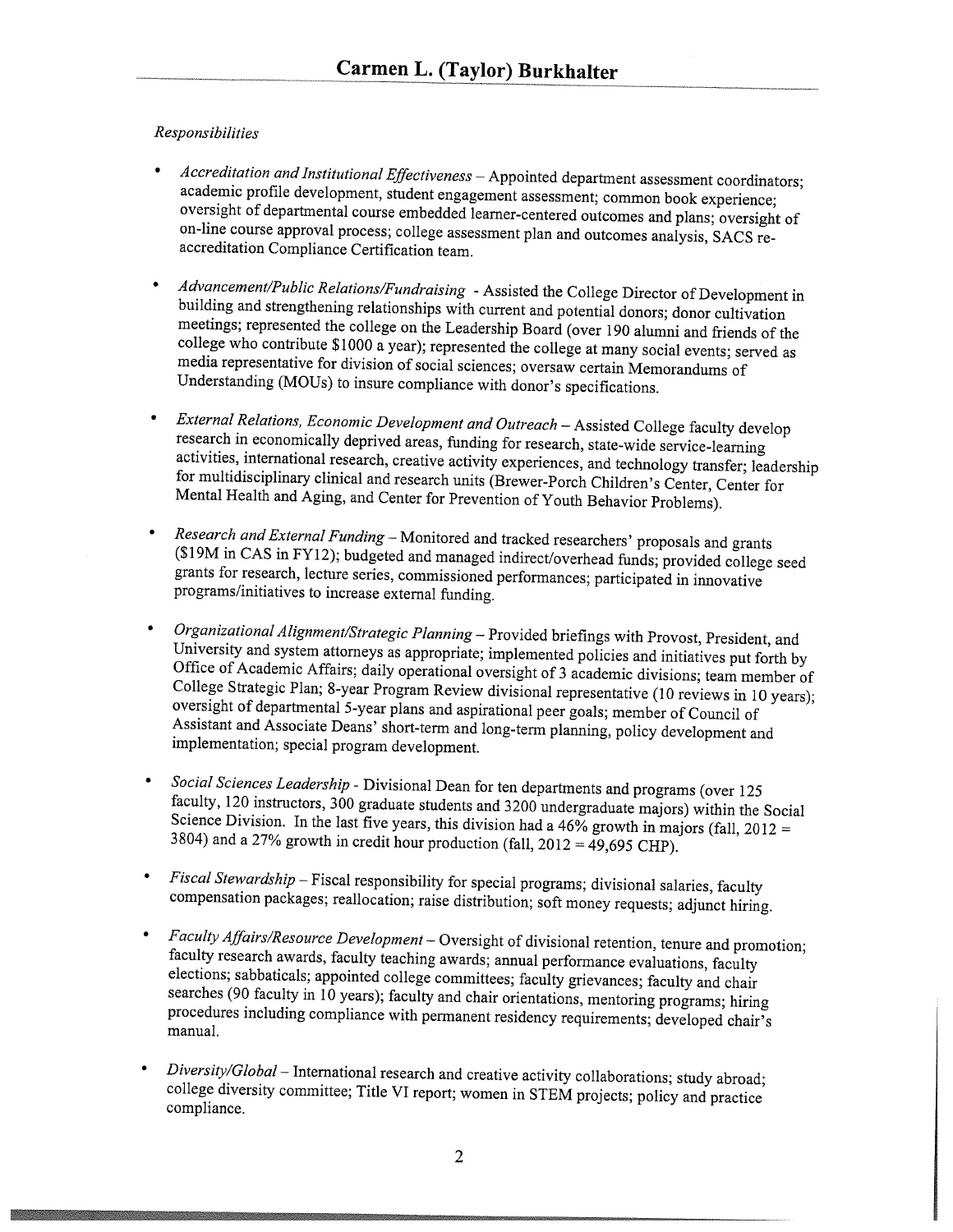- Compliance/Legal Issues/Conflict Resolution Communicated human-resource policy changes; oversaw <sup>3</sup> college harassment officers; ensured college compliance of federal mandates, ADA, Titles VI, VII, IX, FERPA; legal compliance training including sexual harassment and ethics to all employees including temporary instructors and GTAs; developed conflict resolution protocol; developed <sup>p</sup>lans for departments with sever interpersonal and structural conflicts.
- Academic/Student Affairs Enrollment management, on-line core course development; living learning and freshmen learning communities; undergraduate research and creative activity competition; adjudicated academic grievances, academic misconduct cases, suspensions, academic bankruptcy, withdrawals; recruitment and retention using digital presence, parent's weekends, orientation, university days, and graduate preview days.

### Accomplishments/Outcomes

- • Worked with economic development leaders and Regional Planning Commissions and business foundations to seek funding for the Hear Here mobile hearing health care project.
- •Developed formal Veterans Administration/UA Memorandum of Understanding for faculty research.
- • Supervised grant writing specialist and coordinated annual grant consultant, provided faculty access to web-based Foundation directory resource oversight.
- • Served as PT on \$5.2 million NSF ADVANCE proposal, fall 2013. Prior to this proposal, coordinated targeted-hire program for the college (minority and women in the sciences).
- • College representative for SACS accreditation 2003-2005 and QEP Executive committee <sup>2007</sup> to <sup>2013</sup> including distribution of over 100k in active and collaborative learning grants 2008-2012.
- • Team participant in enrollment management <sup>p</sup>lan. Facilitated College credit hour production increased from 157,603 in 07-08 to 209,122 in 12-13.
- •Lead the renovation of a social science building. ~80,000 sq.ft. \$6 million renovation. 2012-13.
- Coordinated the installation and maintenance of technology for compuer-assisted mathematics courses and teaching collaboration in Lowndes, Hale, and Tuscaloosa Counties.
- Leadership Board Faculty Fellows Selection Committee awarded to the social sciences more than \$180,000 of the \$540,000.
- • Historical College growth: \$65 million in endowments and <sup>500</sup> scholarships, 2011-2012 collegiate fund and <sup>g</sup>ifts and <sup>p</sup>ledges \$5 million contrasted with \$1.5 million in 2001-2002.
- Team member of selection of faculty for Publisher in Residence, CAS grant writing, internal UA grant, and Institute for Rural Health Research junior investigators programs.
- • Alabama—Cuba Initiative since inception in 2002. Fiscal responsibility of \$1.2 million budget. Cuba exchange trips have included <sup>50</sup> faculty-to-faculty exchange trips with <sup>44</sup> disciplines university-wide, <sup>285</sup> faculty visits and <sup>205</sup> students visits with <sup>57</sup> scholarly works produced. Helped secure \$183,000 for four collaborative theater performances in Cuba.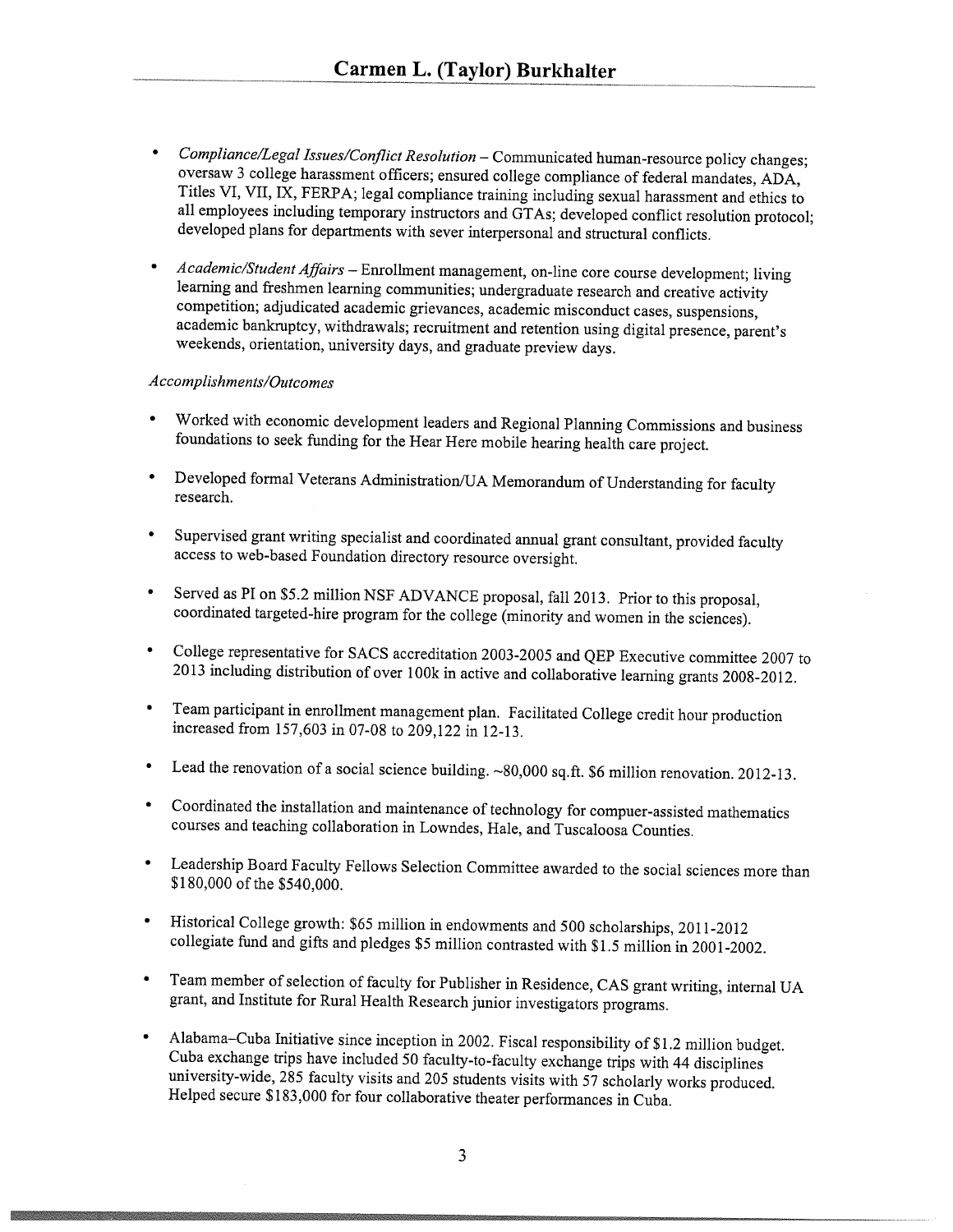- • Team member for the develoopment of academic exchanges wih Ghana, Peru, and China that used the Alabama in Cuba model.
- •Secured additional space for seven departments.  $\sim$  40,000 sq. ft. in 10 years.
- • Provide input and negotiate divisional faculty compensation. Fiscal responsibility for hiring salary budget in the social sciences which is \$14,282,827.
- Fiscal responsibility for divisional annual raise recommendations including equity evaluation. Over the last three years, total of \$l,535840 in raise monies has been distributed in the division.
- • Fiscal oversight of soft money requests including the hiring of <sup>122</sup> instructors and <sup>152</sup> graduate students.
- •In the last three years, secured \$116,000 for divisional faculty travel.
- • Divisional oversight of <sup>573</sup> (over <sup>a</sup> <sup>10</sup> years) social sciences students' participation in the annual Undergraduate Research and Creative Activity Competition.
- •College coordinator for disability services compliance.
- Principal investigator (P1) on Science and Math Involved Learning Experiences (SMILE) summer middle-school program 2007-2009.
- In the last <sup>10</sup> years, hired <sup>90</sup> faculty and <sup>12</sup> new chairs (6 internal, <sup>6</sup> external).
- •Reviewed all divisional annual faculty activity reports and generated analytics for the Provost.
- • Developed annual college-wide search procedures including diversity-related advertising including compliance with permanent residency requirements.
- • Disbursed additional funding for Humanity Lecture series, Science-in-Literature lecture series, Commissioned performances, and divisional discretionary monies.
- Chaired committee that wrote the hiring and promotion policy for clinic/lecture track faculty. The CAS policy was later adopted by UA.
- Worked with Assistant Dean of Students to develop presence with prospective students. In <sup>20</sup> 12/13 the CAS accommodated <sup>3000</sup> individual visits and 10,000 students in group visits.
- •By 2013, College retention rate, 90% freshmen to sophomore, 75% 6-year graduation rate.
- •Directed implementation of student data solutions including centralized freshmen advising system, customer relations tracking, scheduling, admissions, schedule <sup>p</sup>lanning.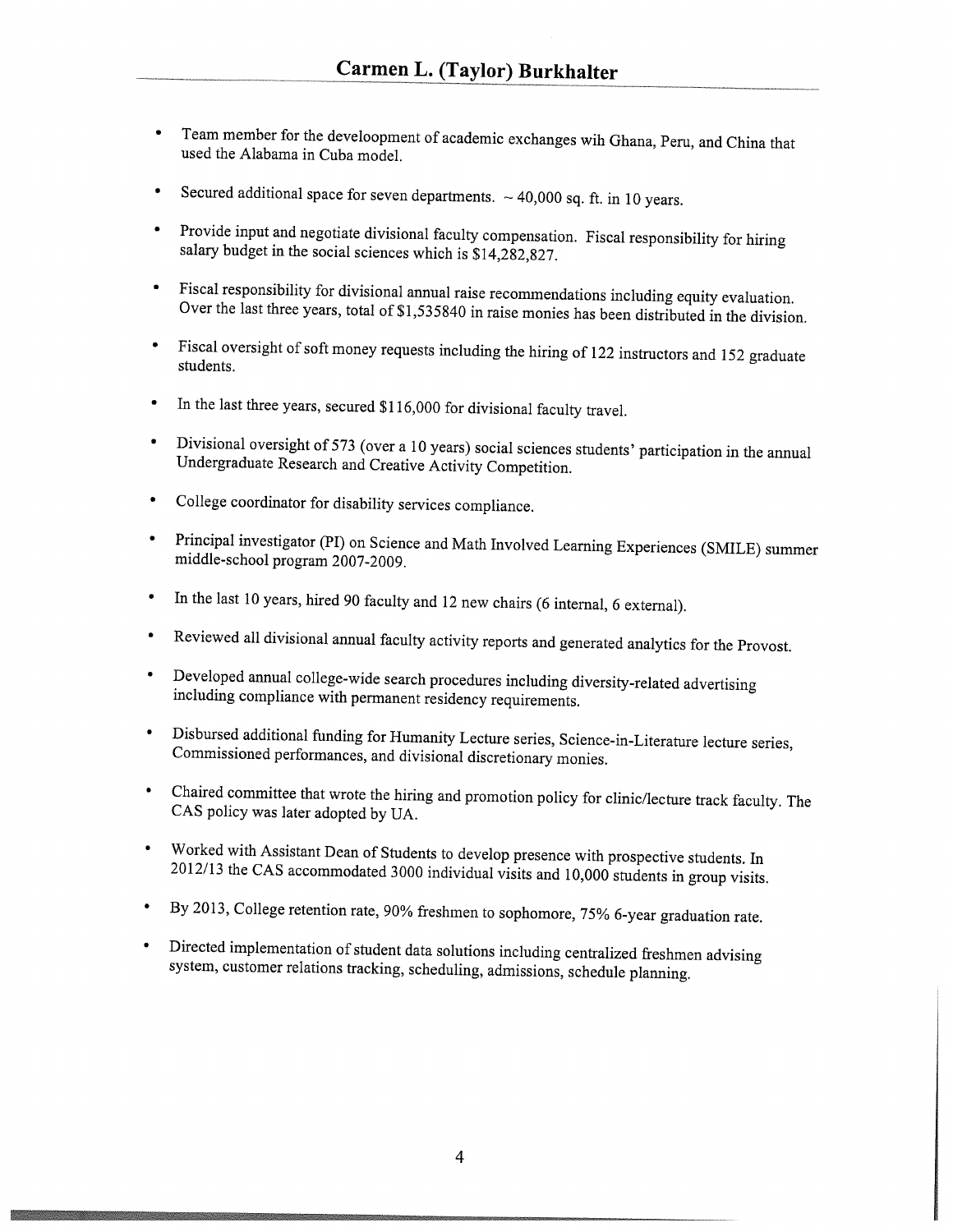2007-2013 Senior Information Officer College of Arts and Sciences

As SlO, built <sup>a</sup> team (Office of Educational Technology- eTech) of <sup>12</sup> professional staff members and over <sup>80</sup> students to develop and implement support for the college's instructional technology and computer services missions including labs, classroom technology on-line core course development, web development services, digital branding, and implementation of emerging technologies, such as Tegrity course capturing, wikis, blogs and clickers. Fiscal responsibility for \$1.65 million budget including \$782,000 operating budget.

# Responsibilities and Accomplishments

- • Instructional Technology — <sup>358</sup> station mathematics lab, iPad initiative, Roadmap to Redesign (R2R) of Spanish, Mathematics, Sociology; negotiated University-wide contracts and <sup>p</sup>lanned implementation of on-line student opinion of instruction, computer ordering, real-time response technology, capturing technology, foreign language <sup>p</sup>lacement exams, and online mathematics <sup>p</sup>lacement exams; Apple TV initiative.
- • Academic Continuity — On-line/distributed course development policies; disaster continuity training to ensure remote continuation of courses; course management system rollout.
- • Communication — Websites designed; social media; videography; technology training; digital editorial services; code standardization; accessibility policy.
- • Technology Utility — Oversight of development of inventory system, security, classroom scheduling, and college software development; management of <sup>718</sup> computers in <sup>11</sup> computer labs.
- • Facility Improvement - Facilitated the renovation and equipping of 140+ comprehensive multi media rooms, open computer labs, and studio labs. Developed computer replacement system in the college.

<sup>200</sup> 1-2007 Associate Dean, Social Sciences College of Arts and Sciences

Departments/Units include: American Studies, Anthropology, Brewer-Porch Children's Center, Communicative Disorders, Criminal Justice, History, Political Sciences, Psychology, New College (Including the External Degree Program/Life Tracks), and Institute for Social Science Research.

### Responsibilities

- Facilities/Capital Improvements Building renovation; immediate facility solutions; facility utilization analysis are seen all  $\ddot{\phantom{a}}$ utilization analysis, space reallocation, long-range space <sup>p</sup>lanning.
- Fiscal Stewardship Negotiated additional travel and seed monies; faculty compensation; reallocation, proration; raise distribution; soft money requests.
- Student Success and Engagement Student honors, scholarships; internships, civic engagement,<br>service learning: Uservice U service learning; Honor's College, Dean's graduate student merit increase; Undergraduate Research and Creative Activity Competition; Emerging Scholars.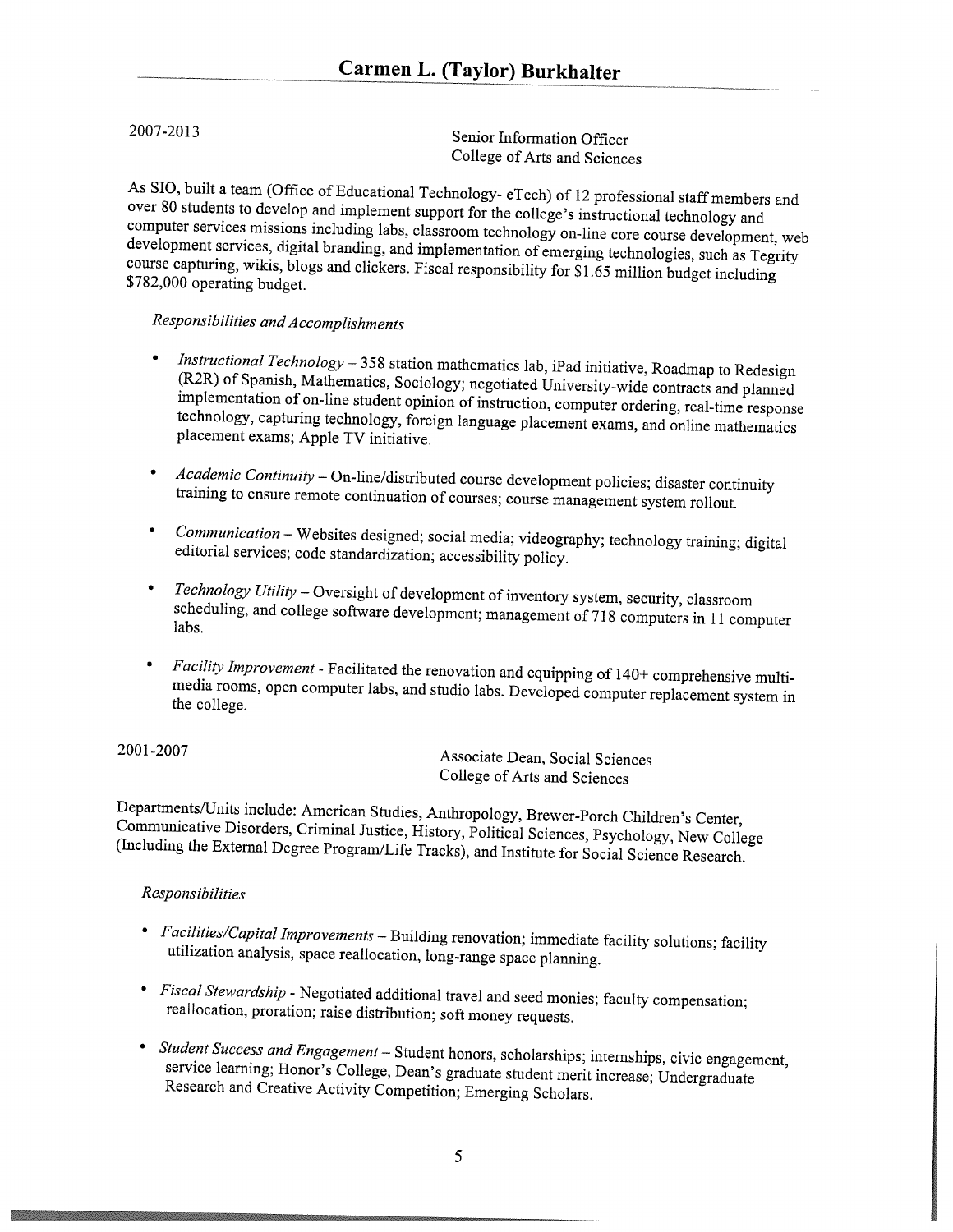• *Curriculum Stewardship/Projects* – Learner-centered outcomes; Undergraduate and Graduate curriculum committees; interdisciplinary program development; pre-college program; articulation agreement; Cyber Initiative; new program approval by State Higher Education Commission; program merger; curriculum revisioning.

## Accomplishments/Outcomes

- •Manage budget reallocations in <sup>2001</sup> and 2002-2003.
- •Behind (NCLB) secondary History teaching certification, an entrepreneurship minor, a natural Collaborated with faculty in development of interdisciplinary programs including No Child Left resources management minor, an evolution minor, and <sup>a</sup> public policy minor.
- • Assisted in starting <sup>a</sup> university-wide precollege credit program, (Early College), Cyber Initiative, and State Articulation Agreement.
- • Acquired Alabama Commission on Higher Education Approval for joint UA/UAB bachelor's Ph.D. in Anthropology at UA. degree in African-American Studies, <sup>a</sup> joint UA/UAB master's degree in Anthropology, and <sup>a</sup>
- Facilitated merger of Women's Studies and African-American studies into one department.

1994-2002 Audiology Program Head Department of Communicative Disorders College of Arts and Sciences

# Responsibilities and Outcomes

- • Recruiting -Developed aggressive recruiting <sup>p</sup>lans to successfully achieve program viability standards set forth by the Alabama Commission on Higher Education.
- • Accreditation — Led the program through successful accreditation by the American Speech language Hearing Association (1997-98).
- •Student Preparation – Developed statewide network for student practicum placement. 100%<br>Success rate of smallery (1994, 2005) success rate of employment 1994-2002.
- *Curriculum Development* Maintained undergraduate and graduate curriculum development<br>within the context of the accorditation is the man with the set of the context of the accorditation is the man time the speech-language pathology program was not. within the context of the accreditation guidelines. The audiology program was reaccredited at a
- • Learning Outcomes — Incorporated course-embedded hands-on clinical approaches and instituted matrix including comprehensive exam performance, theses completion, and Praxis national exam<br>performance, All the last <sup>a</sup> case-history approach to assessing competencies. Developed <sup>a</sup> thorough learning outcomes performance. All students passed the Praxis on the first attempt.

# CONTRACTS/GRANTS CONTRACTS

Under review

ADVANCE ALABAMA Institutional Transformation (NSF-proposal 1409924). P1. Carmen Burkhalter. 2013. \$5.19 Million. Co-PIs, Joan Barth, Andrew Goodliffe, Susan Burkett, David Francko. Submitted November 12,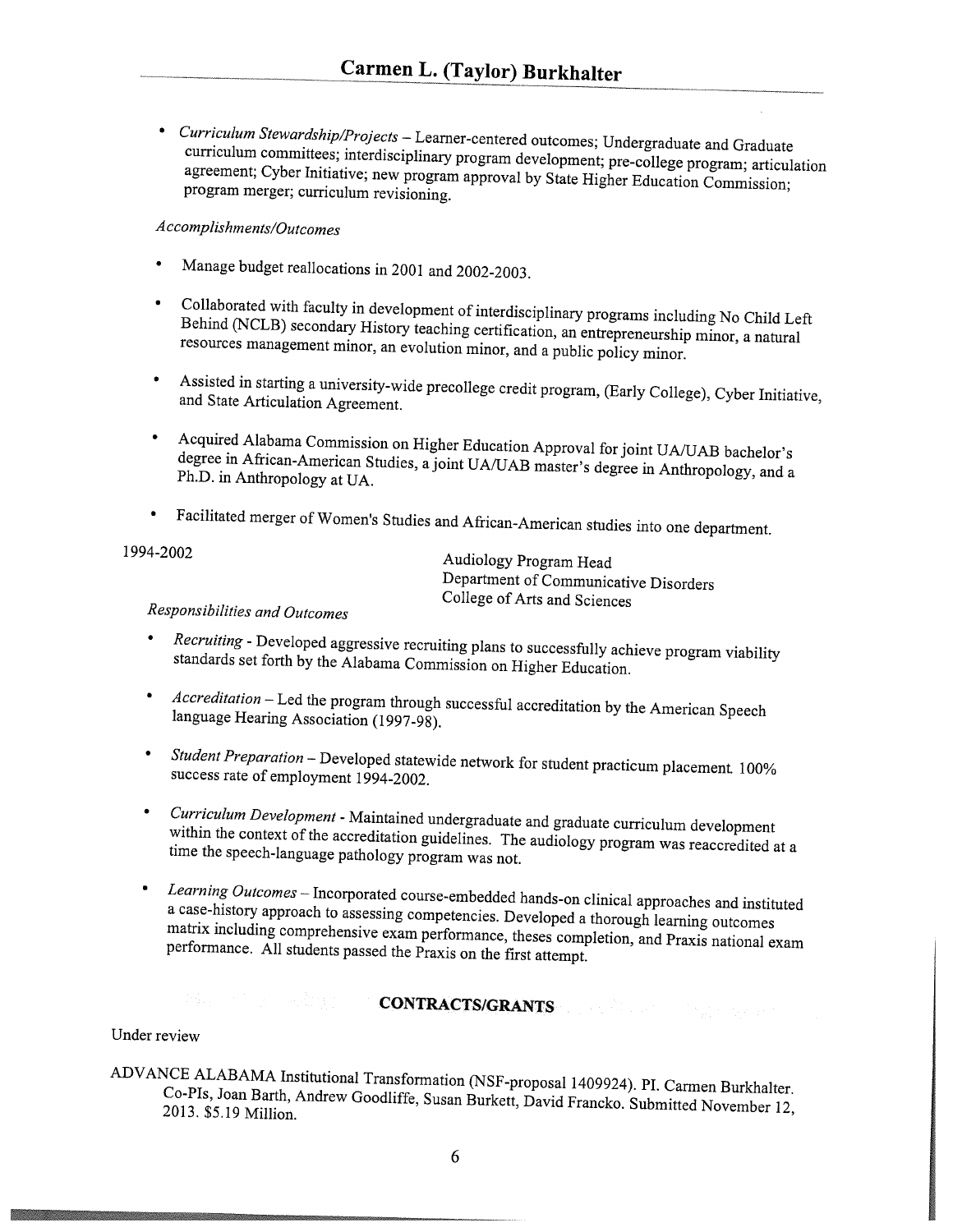#### Funded

- GSE/RES: Life Goals, Gender Roles, and STEM Career Interest (NSF-FTRD 1136266) (October 2011- September 2013). Co-PT with Joan Barth, Beth Todd (Eng), Rosanna Guadagno, Mary Verstraete (University of Akron). \$393,219.
- Choosing Careers in Science and Math: An Integrated Approach (NSF 07-50 1) (October 2007-September 2010). Co-PT with Joan Barth, Marion J. Goidson, Debra McCallum, Beth Todd (Eng), Beverly Roskos-Ewoidsen, and Rosanna Guadagno. \$450,000.
- SMILE: Science Math Involved Learning Experiences Project (2007-2009). PT, Two-Year Community Action Grant from The American Association of University Women Educational Foundation. \$10,000.
- SMILE (Science and Math Involved Learning Experience) Project. (April, 2008). P1, Community Foundation of West Alabama. \$900.
- SMILE (Science and Math Involved Learning Experience) Project. (October, 2006). PI, The University of Alabama Council for Community Based Partnerships Seed Money. \$10,000.
- Hearing Aid Functioning in Alabama Preschools. (April, 1998). The University of Alabama Research Advisory Committee. \$4,670.
- Participated in the team writing of U.S. Department of Education grant. Preparing Educational Interpreters for Deaf and Hard of Hearing Students. (September 1992-August 1993). \$96,601. This was funded in the Department of Special Education at The University of Alabama.

# RESEARCH, PUBLICTIONS, AND SCHOLARLY ACTIVITY

#### Peer Reviewed Published

- Barth, J.M., Todd, B., McCallum, D.M., Goldston, M. Guadagno, R.E., Roskos, B., & Burkhalter, C. (2011). Effects of Engaging Classroom Strategies and Teacher Support on Student Outcomes Over School Transitions. Proceedings of the American Society for Engineering Education.
- Burkhalter, C. L., Blalock, L., Herring, H., Skaar, D. (2011). Hearing Aid Functioning in the Preschool Setting: Stepping Back in Time. International Journal of Pediatric Otorhinolaryngology, 75(6) 80 1-804.
- Burkhalter, C.L., Allen, R.S., Skaar, D.C., Crittenden, J., Burgio, L.D. (2009). Examining the effects of traditional audiological assessments for nursing home residents with dementia-related behaviors. The Journal of the American Academy of Audiology, 20(9), 529-538.
- Taylor, C., & Crittenden, J. (2009). Professional identity theft: what is it? How are we contributing to it?<br>What can we do to stop it? Contemporary Issues is G. What can we do to stop it? Contemporary Issues in Communication Science and Disorders, 36, 89-94.
- Taylor, C. (2006). State-controlled licensure and interstate mobility: Questions from Katrina. Communication Disorders Quarterly, 27(4), 232-239.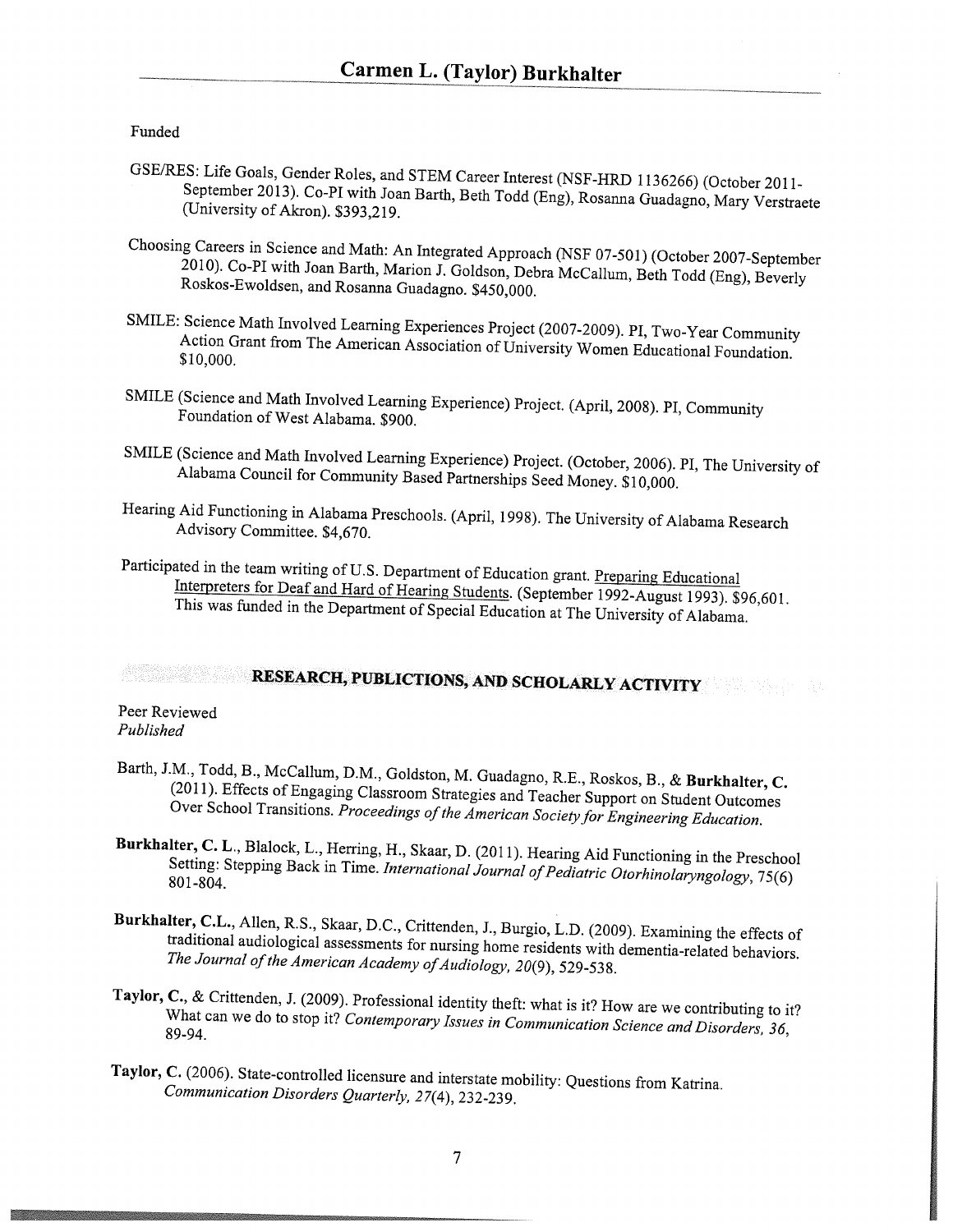- Taylor C. L., Ansari M. S., & Mishra S. K. (2004) Auditory dys-synchrony: an emerging challenge in clinical audiology. In Shivashankar N. & Shashikala H. R. (Eds.), Auditory Neuropathy Compilation of Seminar Papers (pp. 155-161). India: National Institute of Mental Health & Neurosciences.
- Taylor, C. & Brooks, R. (2000). Screening for hearing and middle-ear disorders in children using TEOAEs. American Journal of Audiology, 9, 50-55.
- Taylor, C., Abbott, J., Ergle, B.K. (1997). Audiologists as knowledgeable informants in the area of noise. American Journal of Audiology,  $6(1)$ , 5-10.
- Powers, A.R., Elliott, R.N., Patterson, D., Shaw, S., Taylor, C. (1995). Family environment and deaf and hard-of-hearing students with mild additional disabilities. Journal of Childhood Communication Disorders, 17(1), 15-19.
- Taylor, C. & Elliott, R. (1994). Identifying areas of competence needed by educational interpreters. Sign Language Studies, 83, 179-190.

#### Non-Peer Reviewed

- Taylor, C., Steckol, K., White, P., Lo, C. & Bonner, J. (2008) Conflict management and problem solving as chair. The Department Chair, 18(4), 13-16.
- Milford, M & Taylor, C. (1999). Variables affecting word recognition in a group of ESL college students. Educational Audiology Review, 16(3), 8.
- Hedrick, M. & Taylor, C. (1996, Fall). Audiology in the public's eye: <sup>A</sup> survey from <sup>a</sup> southern region. Speech and Hearing Association of Alabama Newsletter, 10(2), 10-15.
- Taylor, C. (1994, Winter). Transiently evoked otoacoustic emissions: Role in school hearing screening programs. Speech and Hearing Association of Alabama Newsletter,  $8(2)$ , 27-31.
- Taylor, C., Standeffer, N., Brooks, R. (1994, Winter). Infant hearing screening: DCH and UA pair resources. Speech and Hearing Association of Alabama Newsletter,  $8(2)$ , 13.
- Taylor, C. (1994). Current topics in pediatric hearing care. The Hearing Review, 1(8), 16.
- Powers, A., Saski, J., Taylor, C., Weathersby, M.E., Wortham, J, & Cobb, H. (1994). Suggestions for educational programming and intervention strategies for Eddie James. In R. Elliott & A. Powers (Eds.), Transdisciplinary assessment and collaborative intervention for students with hearing loss and mild additional disabilities (pp. 42-56) (Monograph). Tuscaloosa, AL: The University of Alabama.
- Powers, A., Saski, J., Taylor, C., Wortham, J, & Cobb, H. (1994). Suggestions for educational programming and intervention strategies for Brenda White. In R. Elliott & A. Powers (Eds.), Transdisciplinary assessment and collaborative intervention for students with hearing loss and mild additional disabilities (pp. 17-26) (Monograph). Tuscaloosa, AL: The University of Alabama.
- Powers, A.R., Elliott, R.N., Patterson, D., Taylor, C. (1993). Characteristics and behaviors of deaf and hard-of-hearing students with mild additional disabilities. In R. Elliott & A. Powers (Eds.), Characteristics and behavior management of deaf and hard-of-hearing students with mild additional disabilities (Monograph). Tuscaloosa, AL: University of AL.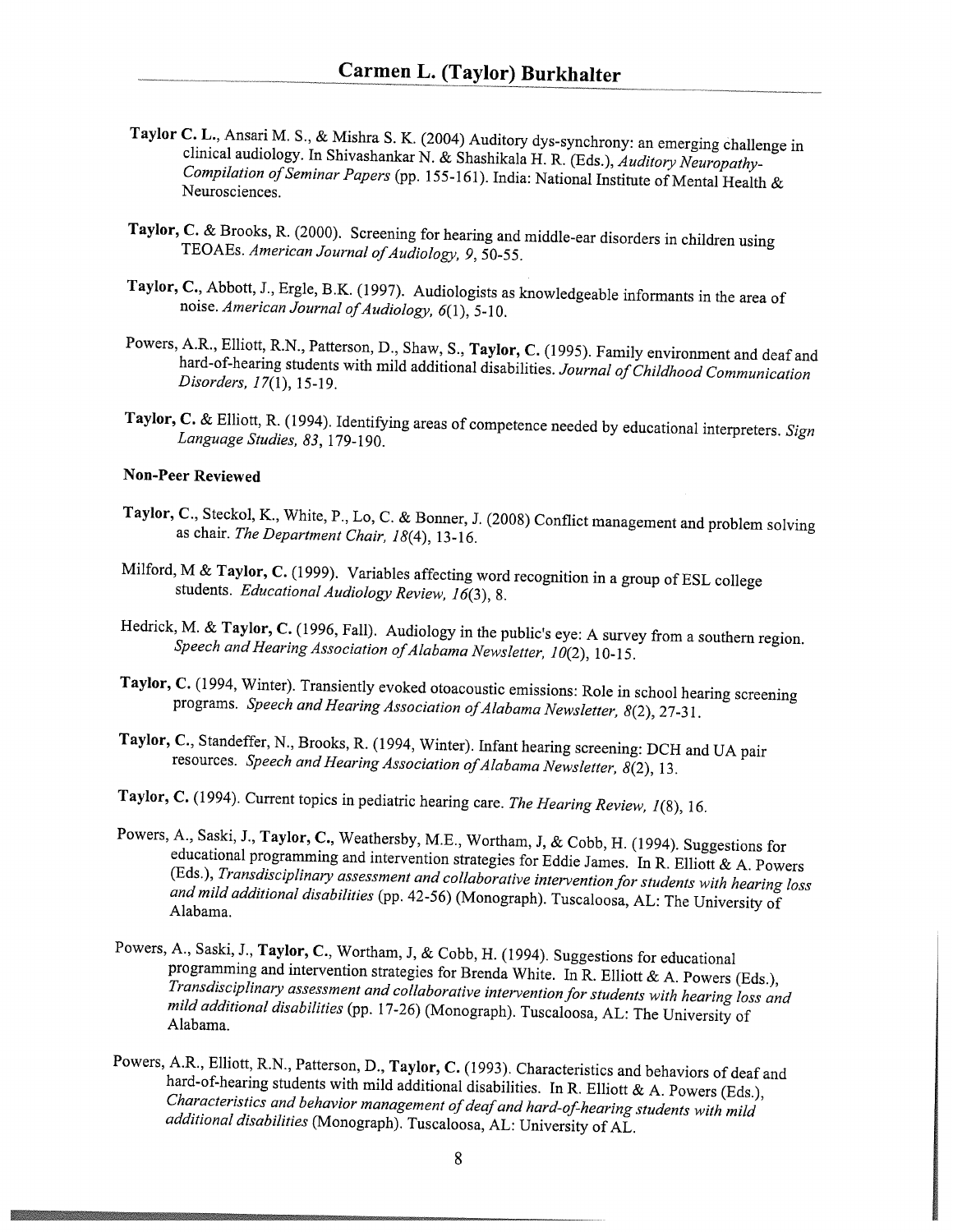# SELECTED PROFESSIONAL PRESENTATIONS

## Peer-Reviewed Presentations

- Burkhalter, C. (2013, March). Making the College of Arts and Sciences <sup>a</sup> Tub on Its Own Bottom for Online Learning. Presentation for Council of Colleges of Arts and Sciences. Long Beach, CA.
- Barth, J.M., Guadagno, R.E., McCallum, D.M., Goldston, M., Burkhalter, C., Roskos, B. & Todd, B. (2011, June). Maintaining Efficacy and Interest in STEM Over School Transitions. Poster presented at the National Science Foundation Joint Area Meeting, Washington D.C.
- Barth, J.M., Guadagno, R. E. Todd, B., McCallum, D. M., Goldston, D. Burkhalter, C. & Roskos, B. (2011, June). Effects of Engaging Classroom Strategies and Teacher Support on Student Outcomes Over School Transitions. Presentation at the American Society for Engineering Education, Vancouver, Canada.
- Barth, J.M., Guadagno, R.E., McCallum, D. M., Burkhalter, C., Goldston, D., Roskos-Ewoldsen, B., Todd, B. & Eno. C. (2010, June). Factors Affecting STEM Career Interest in 5th-l2th Grade Students. Poster presented at the Joint Area Meeting for the National Science Foundation, Washington DC.
- Olin, R., Burkhalter, C., Stokes, G., Fallows, N., & Myers, G. (2009, November). Focusing on increasing faculty research and international collaboration; striving to create best-practice policies and procedures. Presentation for Council of Colleges of Arts and Sciences, Baltimore, MD.
- Burkhalter, C. & Panitch, S. (2009, October). Alabama-Cuba Theatrical Project. Panel discussion presented at the Annual Conference of the Association for Integrative Studies, Tuscaloosa, AL.
- Burkhalter, C., Curzon, L., Hartman, J. (2009, June) The learning toolbox: Paper and pencil, laptop and Tegrity. Presentation at the Third Annual Tegrity User Conference, San Francisco, CA.
- Wolf, T., Burkhalter, C., & Olin, R. (2009, June). The faculty activity report (FAR) system: Developing <sup>a</sup> centralized, comprehensive on-line data-collecting system. Presentation at the EDUCAUSE Southeast Regional Conference, Atlanta, GA.
- Burkhalter, C. (2009, May) Tegrity Campus 2.0: Fostering Student Success at the University of Alabama. Presentation at the IMS Global Learning Consortium, Barcelona, Spain.
- Wolfe, T., Olin, R., & Burkhalter, C. (2008, November). The faculty activity reporting system: Developing a centralized, comprehensive online data-collection system. Presentation at the annual meeting of the Council of Colleges of Arts & Sciences, Portland, OR
- Burkhalter, C.T. & Hartman, J.A. (2008, July). Capturing and streaming lectures: What do students think? Poster presented at the Campus Technology Summer 2008, Boston, MA.
- Taylor, C. (2008, April) Improving student outcomes and retention with class capture technology. Presentation for Technology in Education International Conference and Exposition, Ontario, CA.
- Taylor, C., Stumph, J. & Gregory, S. (2008, March) Women in higher education: A legacy of Leadership. Panel member of <sup>a</sup> web seminar hosted by Diverse Magazine.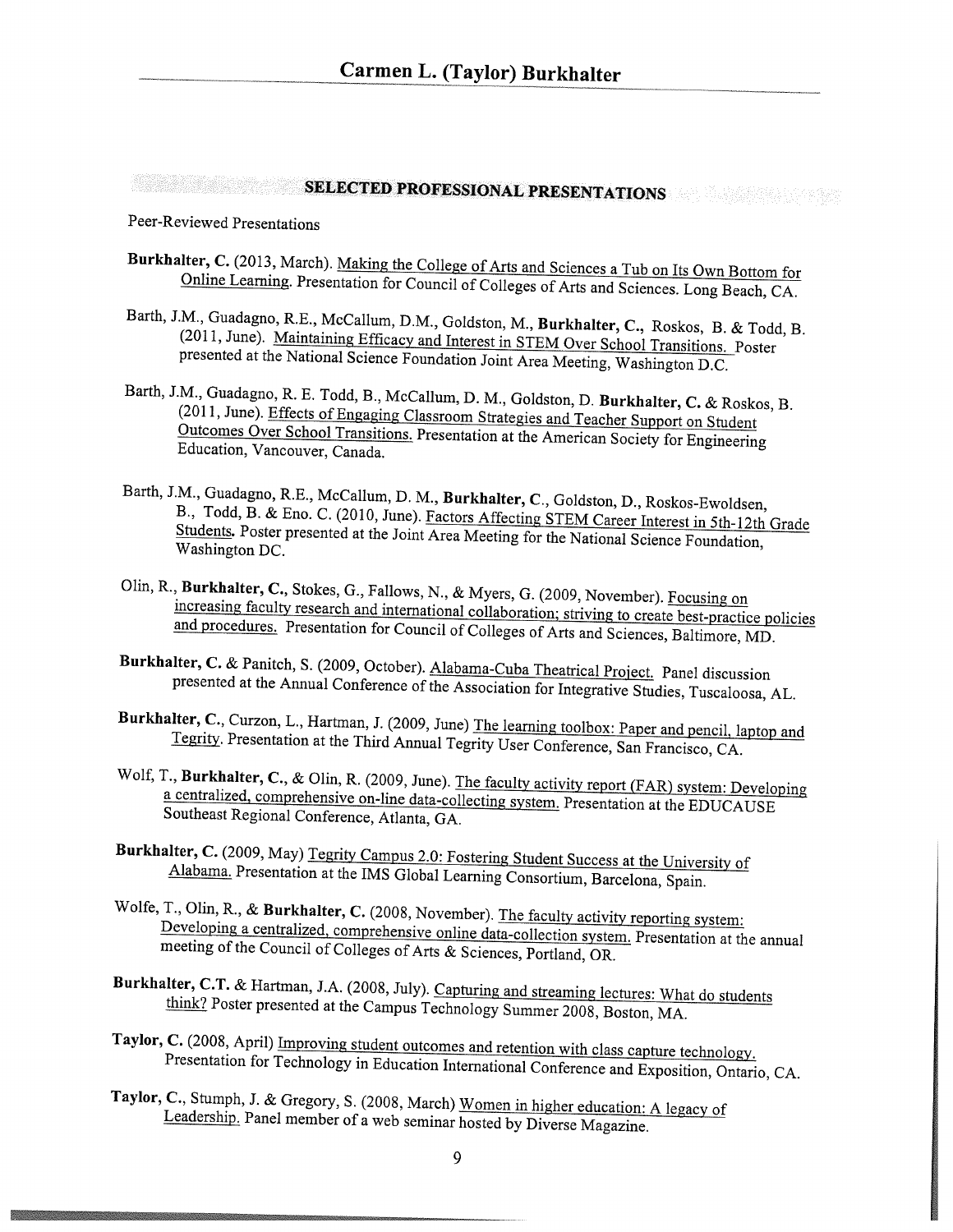- Benson, J., Taylor, C. & Wolfe, T. (2007, April). Building a learner-centered environment through undergraduate research and creative activity. Presentation at the American Association of Colleges and Universities The Student as Scholar: Undergraduate Research and Creative Practice Conference, Long Beach, CA.
- Steckol, K., White, P., Taylor, C., Lo, C., & Bonner, J. (2007, February) Real life situations in the Florida. academy: What's <sup>a</sup> chair to do? Presentation at the Academic Chairpersons Conference, Orlando,
- Olin, R., Taylor, C., & Williams, J. (2004, June) Achieving Diversity in the College of Arts and Education (NCORE), Miami Beach, FL. Sciences. Presentation at the National Conference on Race & Ethnicity in American Higher
- Michaelsen, <sup>1</sup>Sen, J., Taylor, C., Benson, J., Olin, R., & Kirkpatrick, S. (2002, November). <u>Mentoring chairs:</u><br>The old, new and ugly, Panel presented at the G. ... in 6.6. (2002, November). <u>Mentoring chairs</u> Francisco, CA. The old, new and ugly. Panel presented at the Council of Colleges of Arts and Sciences, San
- Taylor C. L., Ansari M. S., & Mishra S. K. (2002). <u>Auditory neuropathy / auditory dys-synchrony:</u> An<br>emerging challenge in clinical audiology. And the emerging challenge in clinical audiology. emerging challenge in clinical audiology. A paper presented at the National Seminar on Auditory<br>Neuropathy, NIMHANS, Bangalore, India Neuropathy, NIMHANS, Bangalore, India.
- Taylor, , C., & Powell, E. (2001, April). <u>Functioning of Hearing Aids in a Group of Preschool Children.</u><br>Poster presented at the American Agedomy of Audi, I. Poster presented at the American Academy of Audiology Annual Conference, San Diego, CA.
- Taylor, C. (2000, February). Faculty Diversity Initiatives in the Colleges of Arts and Sciences at the University of Alphama Duce (i) in This University of Alabama. Presentation at Tri-States Deans Conference, Birmingham, AL
- Taylor, C. & Ergle, K. (1999, November). Comparison of formulas to determine standard threshold Convention, San Francisco, CA. shifts. Technical <sup>p</sup>latform at American Speech-Language-Hearing Association's Annual
- Taylor, ESL C. & Milford, M. (1998, November). <u>Variables affecting word recognition scores in a group of</u><br>SL college students, Poster presentation at American conduction of the scores in a group of college students. Poster presentation at American Speech-Language-Hearing Association's Annual Convention, San Antonio, TX.
- Taylor, C. & Burnell, C. (1998, November). Self-assessment results compared with actual and predicted<br>word recognition scores. Poster presented at Age is a compared with actual and predicted Annual Convention, San Antonio, TX. word recognition scores. Poster presented at American Speech-Language-Hearing Association's

# UNIVERSITY SERVICE AND DESCRIPTION OF REAL PROPERTY OF REAL PROPERTY OF REAL PROPERTY OF REAL PROPERTY OF REAL PROPERTY OF REAL PROPERTY OF REAL PROPERTY OF REAL PROPERTY OF REAL PROPERTY OF REAL PROPERTY OF REAL PROPERTY

University Standing Committee Membership

Assessment Council - <sup>2008</sup> to present Information Technology Committee - <sup>2006</sup> to present Affirmative Action Coordinators Committee - <sup>2001</sup> to present Council of Assistant and Associate Deans - <sup>2001</sup> to <sup>2013</sup> Academic Honors Council Advisor — 2008-20 <sup>12</sup> Technology and Learning Task Force (Chair) 2008-2011 Crisis Intervention Team— 2005-2007 University Premier Awards - <sup>1998</sup> to present, (Chair) 2000-2003, (Co-chair) 2005-2007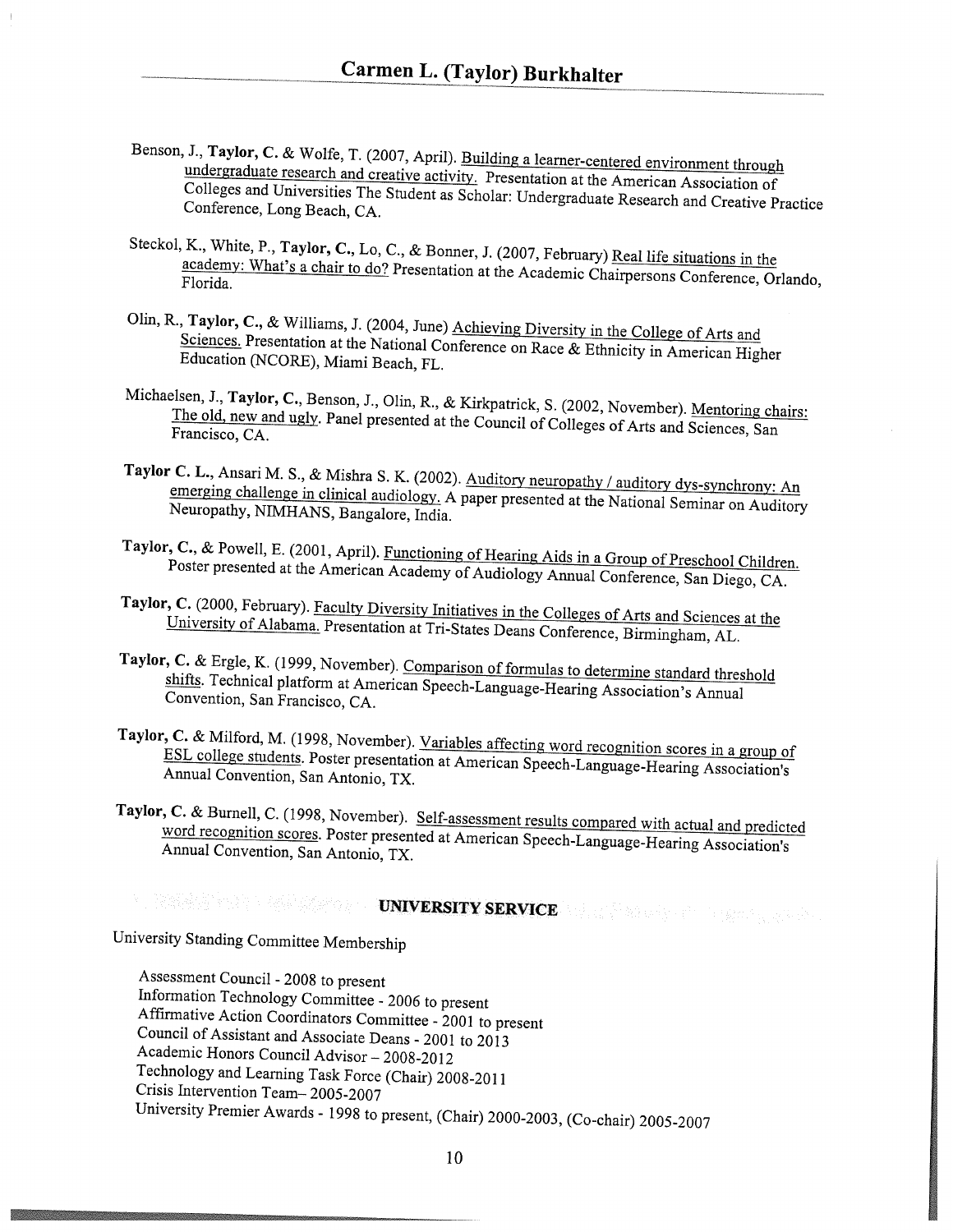Chair, A&S Tenure and Promotion College Committee, <sup>200</sup> 1-2002 State Articulation University Committee — 2001-2003 Graduate Scholarship Committee - 2000-200 <sup>1</sup> Academics and Athletics Ad Hoc Committee— 1998- <sup>2000</sup> Faculty Senate and Academic Affairs Committee - 1997-2000 Co-Chair of Academic Affairs Subcommittee of the Faculty Senate — 1999/2000, summer <sup>1998</sup>

University Ad Hoc Committee Membership

SACS QEP Implementation Committee — (Co-Chair with Bob Smallwood) <sup>2013</sup> to present SACS Accreditation Compliance Certification Team — 2003-2005, 2012-2015 Distance Learning Council - Spring <sup>2005</sup> to <sup>2013</sup> Academic Misconduct Policy Committee - <sup>2004</sup> to <sup>2013</sup> A&S/CCS Liaison Committee — <sup>2004</sup> to 2013 Security Access Committee —2004 to 2013 SACS QEP Executive Committee - 2007-2012 SACS Institutional Effectiveness Committee — 2003-2005, 2009-2011 Search Committee, Chief Information Officer, <sup>2007</sup> NCAA Steering Committee Division <sup>I</sup> Committee on Athletic Certification <sup>2006</sup> -2007 NCAA Academic Integrity Subcommittee (Chair) 2007-2008 University Sustained Growth Team — 2004-2005 Communicative Disorders Task Force - <sup>2001</sup> External Degree Advisory Committee — <sup>2003</sup> University HIPAA Implementation Committee - <sup>2002</sup> Evaluation and Retention of Teaching — (Chair) <sup>2000</sup> Program Review Committee for Women's Studies — 1998-1999

# **OTHER PROFESSIONAL SERVICE**

Reviewer:

American Journal of Audiology - 2011 to present Jones and Bartlett Publishing - <sup>2009</sup> Communication Disorders Quarterly  $-$  2008 to present International Journal of Audiology - 2002 Delmar Publishing - <sup>2002</sup>

- Governor appointed board member of Alabama Board of Examiners of Speech Pathologists and Audiologists –  $7<sup>th</sup>$  Congressional District - 2004-2007
- Education of the Deaf and Hard-of-Hearing Coordinator for the Speech-Language-Hearing Association of Alabama - 2002-2005
- Speech-Language-Hearing Association of Alabama Task Force on School Hearing Screenings, Executive Committee- 1994-2001, 2003-2004

Taylor, C. (1994). Hearing and hearing loss (G. Hagler, Director). In G. Hagler (Producer), Interactive Science - 8. Tuscaloosa, AL: The University of Alabama Center for Public Television.

Invited Reviews

Taylor, C. (1999). [Review of the book Compression for clinicians]. ASHA Leader, 4 (18), 8. Taylor, C. (1999). [Review of the book Keys to living with hearing loss]. ASHA Leader, 4(9), 6, 11.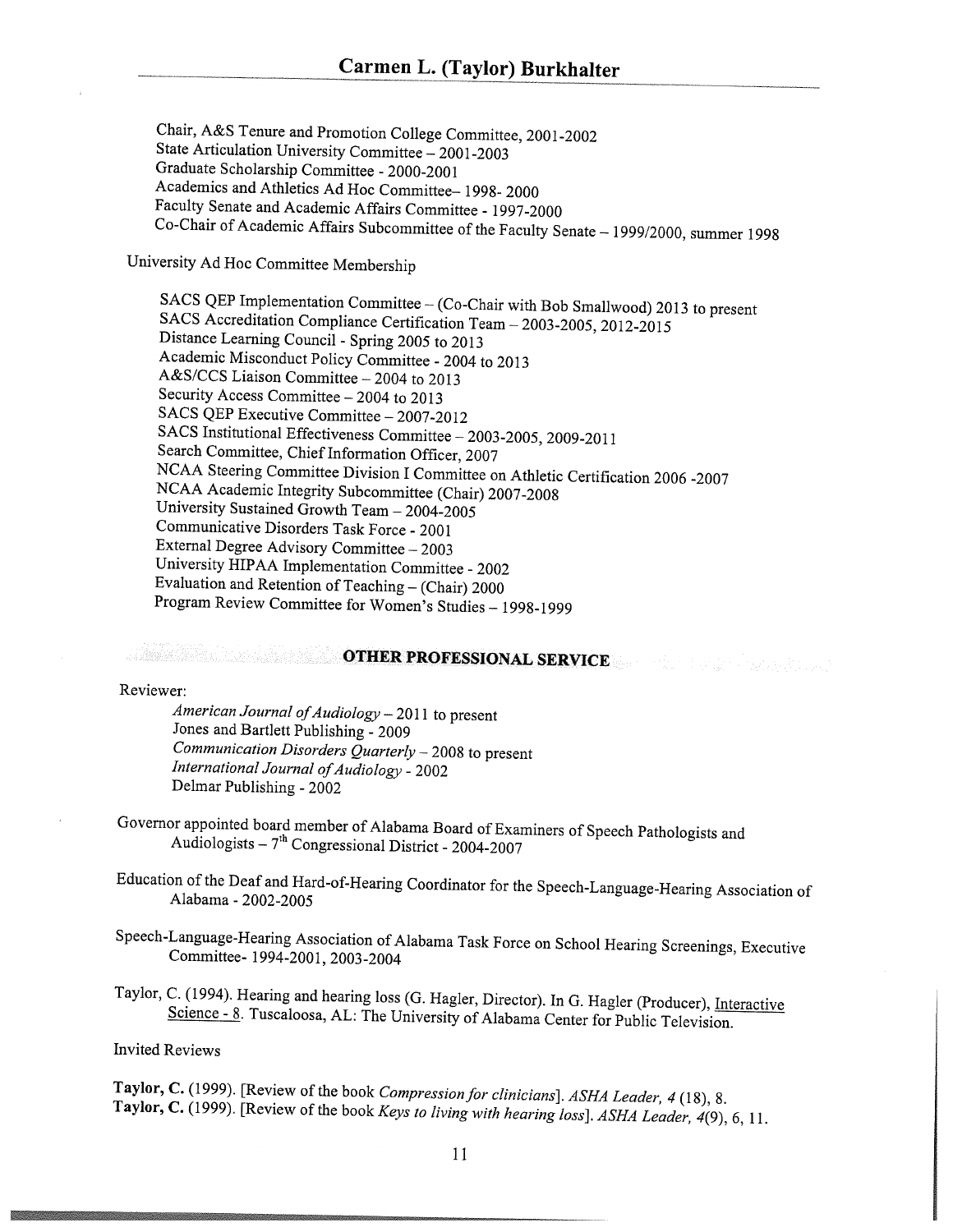- Taylor, C. (1997). [Review of the book Musicians and the Prevention of Hearing Loss]. ASHA Leader, 2(3), 21.
- Taylor, C. (1997). [Review of the material Communication Training for Older Teenagers and Adults]. ASHA Leader, 3(11), 15.
- Taylor, C. (1996). [Review of the material Vestibular rehabilitation: Protocols and programs]. ASHA Leader, 1(21), 16.
- Taylor, C. (1996). [Review of the book Assistive devices for persons with hearing impairment]. ASHA Leader, 1(17), 14.

# TEACHING ACTIVITIES

Courses: Hearing Practicum, Auditory Disorders, Basic Audiology, Advanced Aural Rehabilitation, Aural Rehabilitation, Pediatric Audiology, Advanced Auditory Measures, Phonetics, Bioacoustics and Psychoacoustics, Evoked Potential Lab, Speech and Hearing Science, Diagnostic Audiology

### Student Mentoring

### Undergraduate

Lindsey, S. (2009). Developing The University of Alabama in Second Life. Poster Presentation at the Second Annual Undergraduate Research and Creative Activity Conference, Tuscaloosa, AL. Faculty Advisor. Third <sup>p</sup>lace winner in her division.

# Computer Based Honors Program — Supervising faculty

- Spring, 2007-2009 Supervised Carolina Ball, Andrew Bishop, Samantha Lindsey in building Woods Quad on the Arts & Sciences Island in Second Life
- Spring 1995- Supervised two students to conduct data analysis for the neonatal universal hearingscreening project.
- Fall 1994- Supervised two students in programming <sup>a</sup> Visual Basic program to automate registration of audiometric thresholds on an audiogram.

### Graduate

# Theses

- Kassouf, C. M. (2001). Tinnitus and cochlear functioning. Unpublished master's thesis, The University of Alabama, Tuscaloosa. Thesis Committee Chair
- Powell, E. M. (2001). Audiologists' practice patterns with children who have <sup>a</sup> profound sensorineural hearing loss. Unpublished master's thesis, The University of Alabama, Tuscaloosa. Thesis Committee Chair
- Pridgen, T. L. (2001). Physician knowledge of ototoxic medications. Unpublished master's thesis, The University of Alabama, Tuscaloosa. Thesis Committee Chair
- Milford, M. B. (1998). Variables affecting word recognition in <sup>a</sup> group of ESL college students. Unpublished master's thesis, The University of Alabama, Tuscaloosa. Thesis Committee Chair
- Ergle, K. B. (1997). <sup>A</sup> retrospective analysis of pure-tone threshold shifts and OSHA regulated threshold shifts. Unpublished master's thesis, The University of Alabama, Tuscaloosa. Thesis Committee Chair.
- Berry, L. M. (1996). Hearing health care practices in Alabama nursing homes. Unpublished master's thesis, The University of Alabama, Tuscaloosa. Thesis Committee Chair.
- Douthit, M. R. (1996). <sup>A</sup> comparison of two types of otoacoustic emissions with pure-tone audiometric thresholds in subjects with <sup>a</sup> noise-induced hearing loss. Unpublished master's thesis, The University of Alabama, Tuscaloosa. Thesis Committee Chair.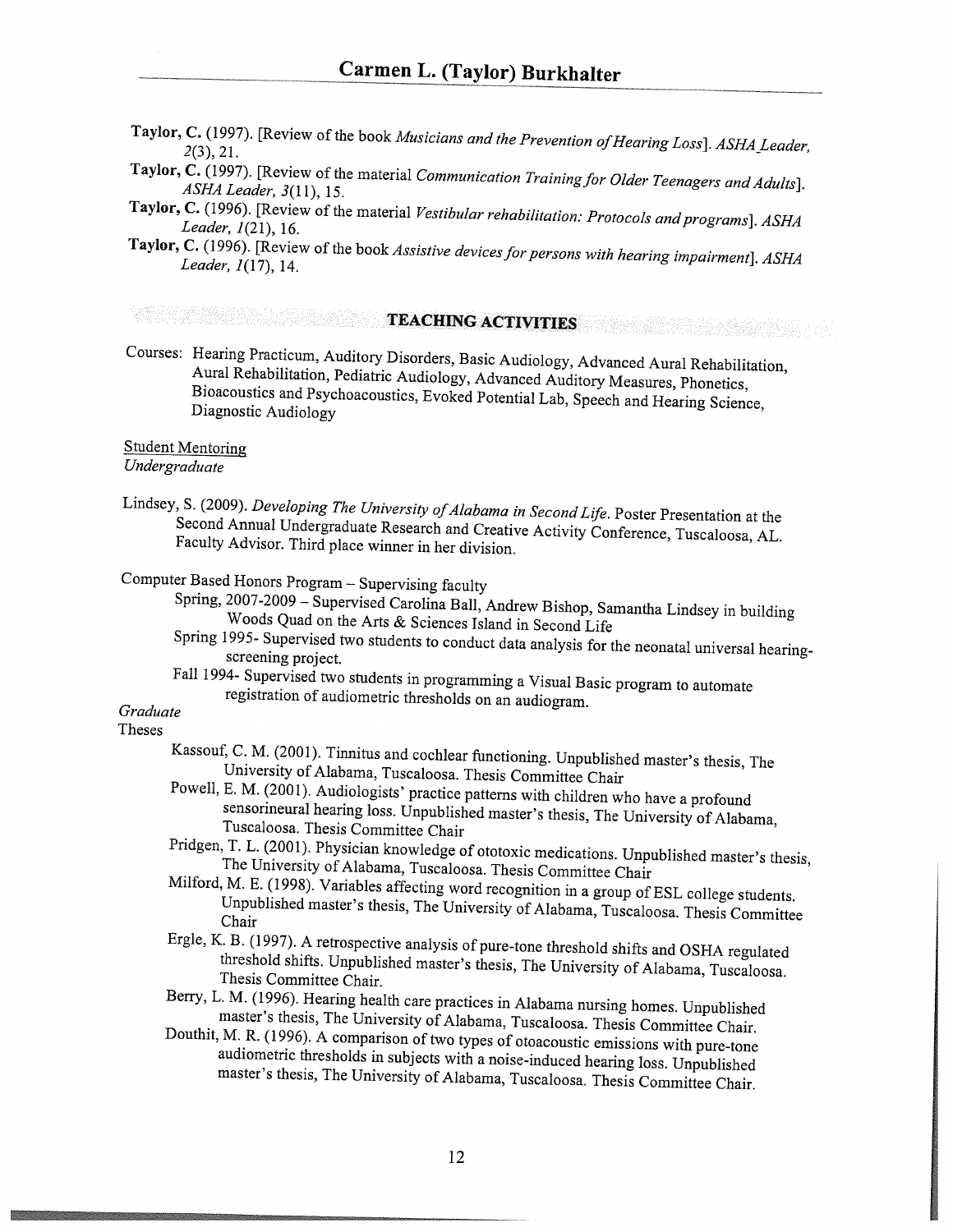### Supervision Experience

Clinical Supervisor — Spring 1992-2002 — The University of Alabama Master's Level. Areas include: universal neonatal screening; sound level measurement; hearing conservation; diagnostic procedures (basic and advanced); counseling; recommendations; hearing aid selection and fitting; aural rehabilitation; assistive devices; and report writing.

Clinical Fellowship Supervisor— Spring 1994, Spring 1998, Fall <sup>1999</sup>

### CLINICAL POSITIONS

Clinical Audiologist, University of Alabama, <sup>1991</sup> to present Audiologist/Co-owner, Southeastern Hearing Services, Inc., Tuscaloosa, AL, 1998-2005 Clinical Audiologist, Edwin Meeks, M.D., Columbus, MS, 1992-1993 Clinical Audiologist, Alabama Institute for the Deaf and Blind, 1991-1992 Clinical Audiologist, Tuscaloosa Ear, Nose, & Throat 1990-1991, 1987-1988 Audiologist, Department of Defense, U.S. Government - Stuttgart, West Germany 1988-1990

# PROFESSIONAL MEMBERSHIPS

Council of Colleges of Arts and Sciences (CCAS) <sup>2001</sup> -present American Conference of Academic Deans (ACAD) 2001-present Association of American Colleges and Universities (AACU) 2001-present Academic Net — 2001-present Tn-State Dean's Council (Alabama, Mississippi, and Louisiana) 2001-present Alabama Dean's Council 2001-present

# LICENSURE/CERTIFICATION

American Speech-Language Hearing Association, certified member since 1987. American Academy of Audiology, fellow since 1990. Speech and Hearing Association of Alabama, member since 1994. Licensure in Audiology in the State of Alabama since <sup>1987</sup> Licensure in Audiology in the State of North Carolina since <sup>1999</sup>

# AWARDS/SELECTED PROFESSIONAL PROGRAMS

National Women's Leadership Forum, American Council on Education (June, 2013) IMS Global Learning Consortium - Best Classroom Capture Solution. Tegrity Campus 2.0: Fostering Student Success at the University of Alabama (2009) Tegrity Innovation Awards - Outcomes Assessment Award (2009), Tegrity Corporation Center for Community-Based Partnerships Award for Outstanding Faculty-Initiated Effort. SMILE (Science and Math Involved Learning Experience) Project. (2007) Sam S. May Commitment to Service Award for Academic Affairs. The College of Arts & Sciences Office of eTech (2007) American Council on Education's Office of Women in Higher Education 66<sup>th</sup> National Leadership Forum for Women Administrators. (November 30-December 2, 2005) Association for Continuing Higher Education (ACHE) Distinguished Program Awards: Honorable Mention. Alabama-Cuba Conference (2004)

Curriculum Reform Institute, (Women in STEM), University of Wisconsin, <sup>2003</sup>